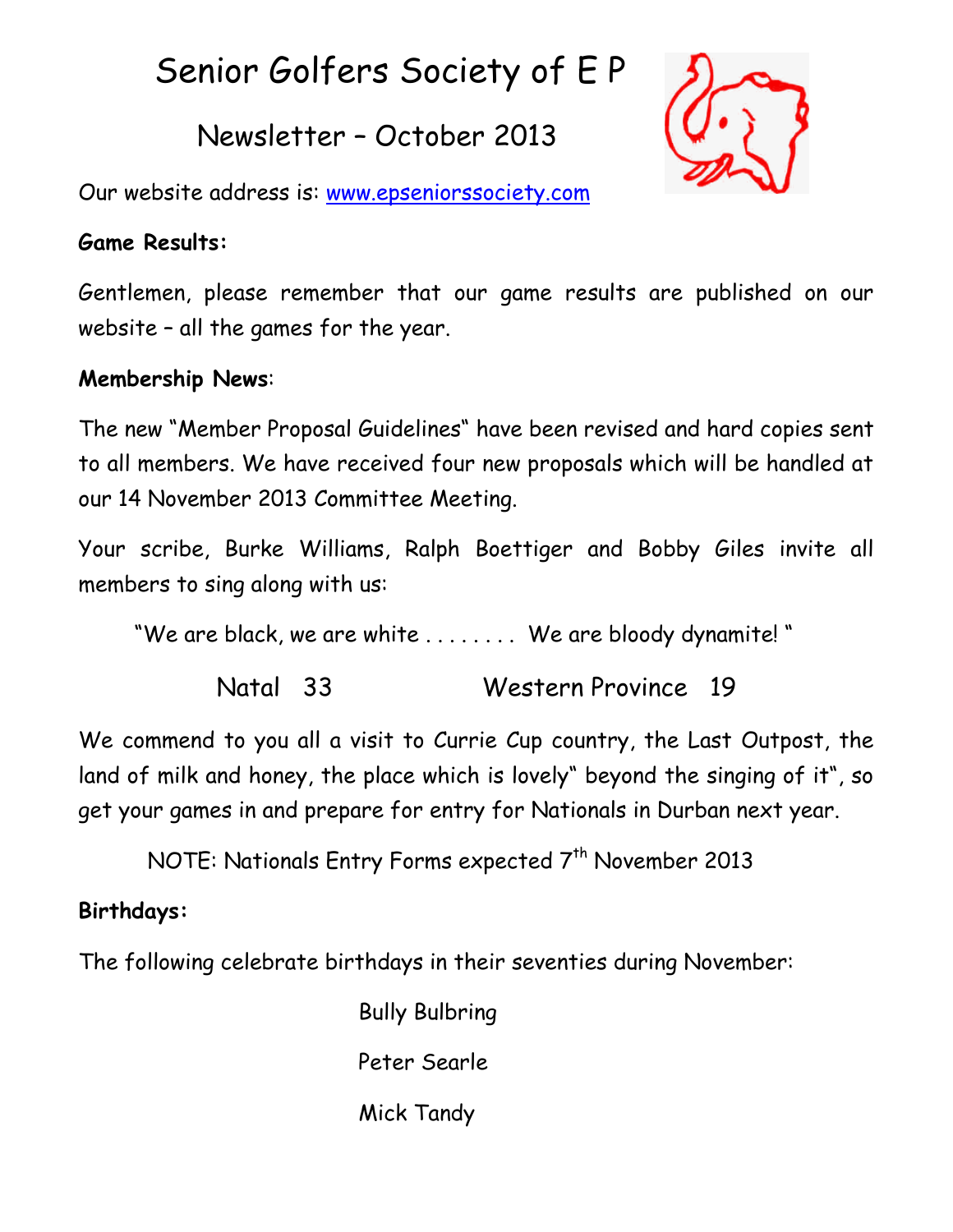Rod Mandy Tim Mears Ralph Boettiger Bruce Matthew

while a further three members also have a special day. We wish you all a happy birthday and hope you have many more, gentlemen.

#### **Handicap News:**

Well, well, well!! South Africa will be revising their course rating and handicapping system to fall in line with the USGA Course Rating System next year (actual date still to be decided). For those interested in more details log into Handicap Network Africa website: [www.handicaps.co.za](http://www.handicaps.co.za/)

#### **Change of members contact details:**

A reminder to all members to please notify the Secretary via our website if their contact details change during the year, i.e. home telephone number, cell number, e-mail address, etc. We will soon be starting the update of our Membership & Fixtures Book

#### **Active Member Playing Commitment**:

For those active members who have fallen below their playing commitments please make every effort to improve before the end of our "year".

#### **Parting Shots:**

Great Truths:

In my many years I have come to a conclusion that one useless man is a shame, two is a law firm, and three or more is a congress ------John Adams.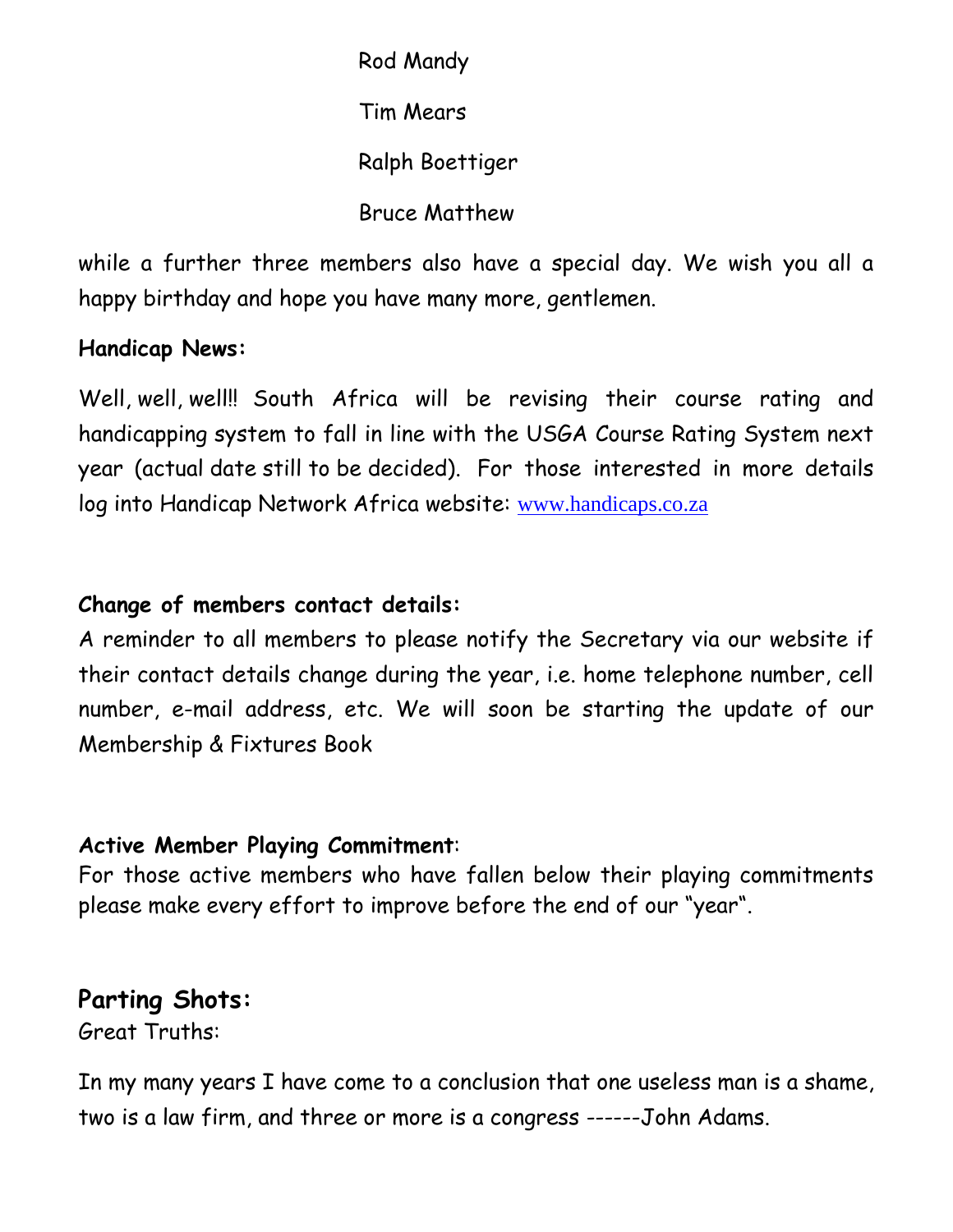If you don't read the newspaper you are uninformed, if you do read the newspaper you are misinformed -----Mark Twain.

Suppose you were an idiot. And suppose you were a member of Congress. But then I repeat myself ---- Mark Twain.

I contend that for a nation to try to tax itself into prosperity is like a man standing in a bucket and trying to lift himself up by the handle ----- Winston Churchill.

A government which robs Peter to pay Paul can always depend on the support of Paul ----- G.B. Shaw

A liberal is someone who feels a great debt to his fellow man, which debt he proposes to pay off with your money ------- G.Gordon Liddy

Giving money and power to government is like giving whiskey and car keys to teenage boys ----- P.J. O'Rourke.

Government's view of the economy could be summed up in a few short phrases: If it moves, tax it. If it keeps moving, regulate it. And if it stops moving, subsidise it.

Ronald Reagan.

If you think health care is expensive now, wait until you see what it costs when it's free ------- P.J. O'Rourke.

Just because you do not take an interest in politics doesn't mean that politics won't take an interest in you ----- Pericles (430 B.C.)

No man's life, liberty or property is safe while the legislature is in session ---- -- Mark Twain

The government is like a baby's alimentary canal, with a happy appetite at one end and no responsibility at the other ------- Ronald Reagan.